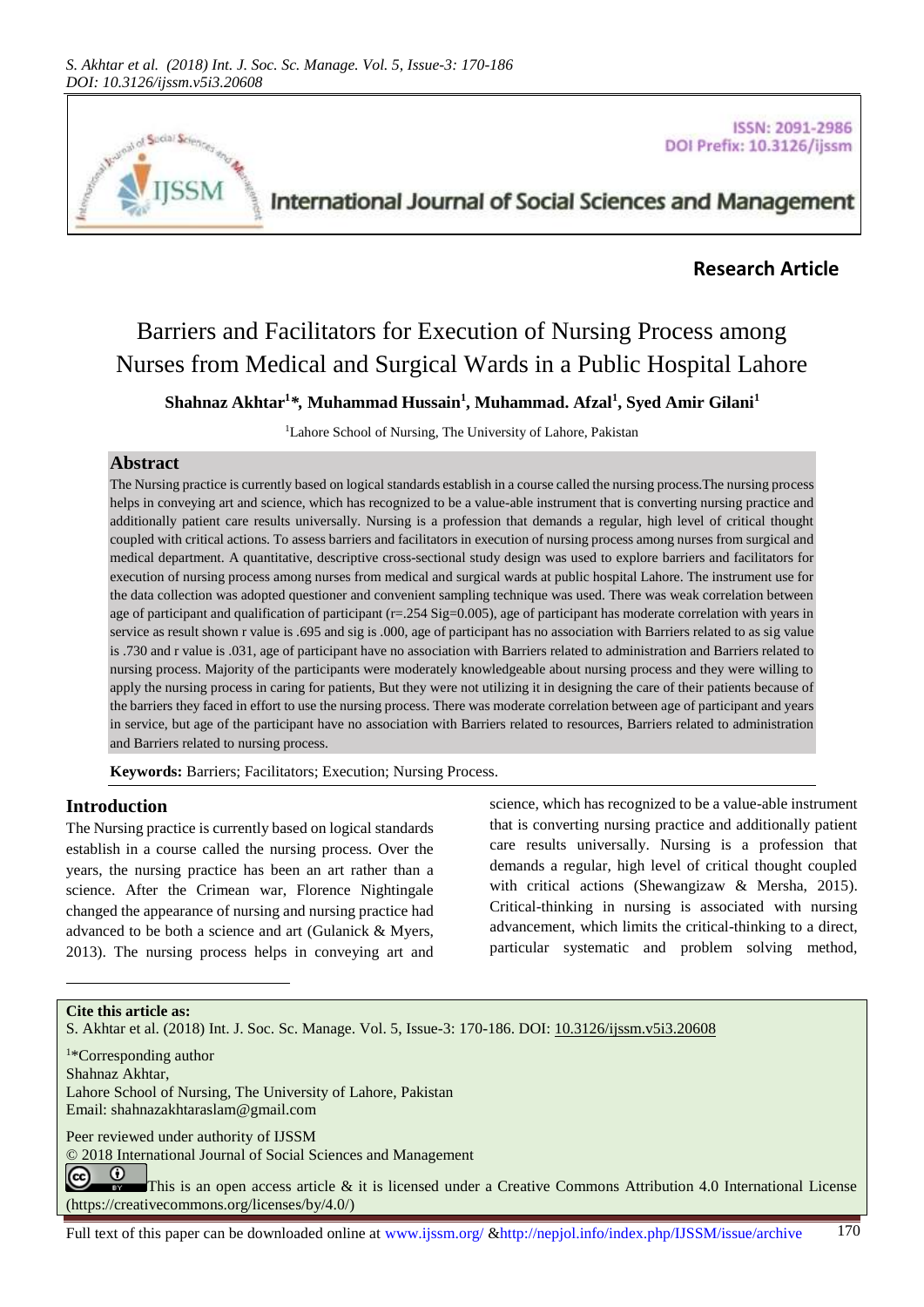Moreover Nursing Procedure is a systematic technique, which operates logical thinking, critical thinking and basic reasoning to coordinate nurses in effective care for patients. It is a problem solving method and confirmation based technique, which contains distinctive phases, and it is a goal -directed practice for caring of patients (Mahmoud & Bayoumy, 2014). Nursing Procedure (NP) is an organized critical thinking and problem solving process used to recognize, avoid and treat real or possible health issues and encourage wellbeing. Each phase of the process documented in the patient's clinical history, as they give data regarding the patient's improvement. Provide data about supervision and facility appraisal (Shewangizaw & Mersha, 2015). Ida Jean Orlando in her theory 'Deliberative Nursing Process first defined the nursing process. Nursing practice declared as a logical strategy to direct procedures and quality nursing care. Freshly, the practice has described as a regular and energetic method to convey the nursing care, working through five systematic phases: assessment, diagnosis, planning, implementation, and evaluation. It establishes the base for nursing practice (Montgomery, Doulougeri, & Panagopoulou, 2015). Execution of the nursing process in medical situations facilitates high-quality nursing care, improves client health outcomes during and after hospitalization and promotes nursing as a professional scientific discipline. Execution of the nursing process enhanced communication among nurses, providing a framework for assessing nursing interventions and enhanced customers' satisfaction with care. Failure to use the nursing process stimulates low quality health care, the ineffectiveness of the nursing care and conflicting roles (Wagoro & Rakuom, 2015). During current advanced world, nursing achievements based on logical principles. The nursing process is a deliberate context that all qualified nurses use to solve problems and Provide exceedingly standards of care across populations, use of the nursing process, which has recognized as a valued instrument that is restructuring the nursing procedure as well as patient result universally. However, experts in nursing must stay up-to-date with a good and consistent understanding of the task and should put on specialized learning in each task (Kelly, Wicker, & Gerkin, 2014). A number of factors found that hinder the effective application of nursing process. Some known problems in the practice of nursing care, involve an inadequacy of information concerning the phases associated with the nursing process, an unjustified amount of tasks allotted to nursing staff in accordance to their skills, the poor quality of professional education that is required to carry out the task. Inadequate reports on the physical checkup associated to the illness, difficulty with describing diagnosis features are among these factors (Hagos, Alemseged, Balcha, Berhe, & Aregay, 2014). In underdeveloped countries, the Factors associated with failure to the implementation of the nursing process can be categorized into negative attitudes, incompetence, and lack

of resources. In clinical settings where the nursing process is implemented, inadequate knowledge is a key barrier to its implementation. Barriers related to the execution of the nursing process in most healthcare organizations are related to nurses" observation and experience, work assets and others associated to organization (Mahmoud & Bayoumy, 2014). Along with all the barriers, there are some facilitators, which serve in the care. Quality patient care in healthcare facility settings relies on nurses' capacity to enhance a comprehensive arrangement of care. The test for many organizations is to facilitate specialized nursing staff individuals to advance their understanding of the nursing process and grow patient care arranging abilities. Implementation of the nursing process is concerned with the accessibility of the required number of qualified staff in the region according to the total number of patients admitted (Zamanzadeh, Valizadeh, Tabrizi, Behshid, & Lotfi, 2015).

## *Problem Statement*

Nursing Process offer quality delivery of nursing care through nursing care plans, which include assessment, planning, and application of care (Adeyemo & Olaogun, 2013). Nurses have enormous workload in Pakistan and nurse, patient ratio in Pakistan is approximately 1:50 in hospital. Therefore, nurses working in the hospitals setting in Pakistan are extremely overloaded. While the ratio recommended by the Pakistan Nursing Council (PNC) is 1:10 in general zones and 2:1 in specialized zones (Nursing Shortage in Pakistan-Human resources Management in health system, 2013). Nurses are the vital care givers in hospitals, they can altogether impact the quality of care delivered and, ultimately, treatment and patient outcomes. Many of our health organizations have the knowledge but they are not placing the nursing process to practice because of inadequate staffing and work over load. Lack of its application can reduce the quality of care and lead long stay in hospitalization. Which cause more cost of treatment? Poor quality, in turn, leads to increased morbidity and mortality rates in our healthcare institutions. The researcher will assess the barriers, which are obstructing undergraduate students from implementing nursing process.

#### *Research Question*

- [1] What are the Barriers for Execution of Nursing Process among nurses of medical & surgical department?
- [2] What are the Facilitators for Execution of Nursing Process among nurses from surgical and medical department?

#### *Significance of the Study*

The quality of patient care is revealed by excellent performance of nurses during their clinical placement. Current study will be a source for improving my knowledge regarding barriers and facilitators that influence the practice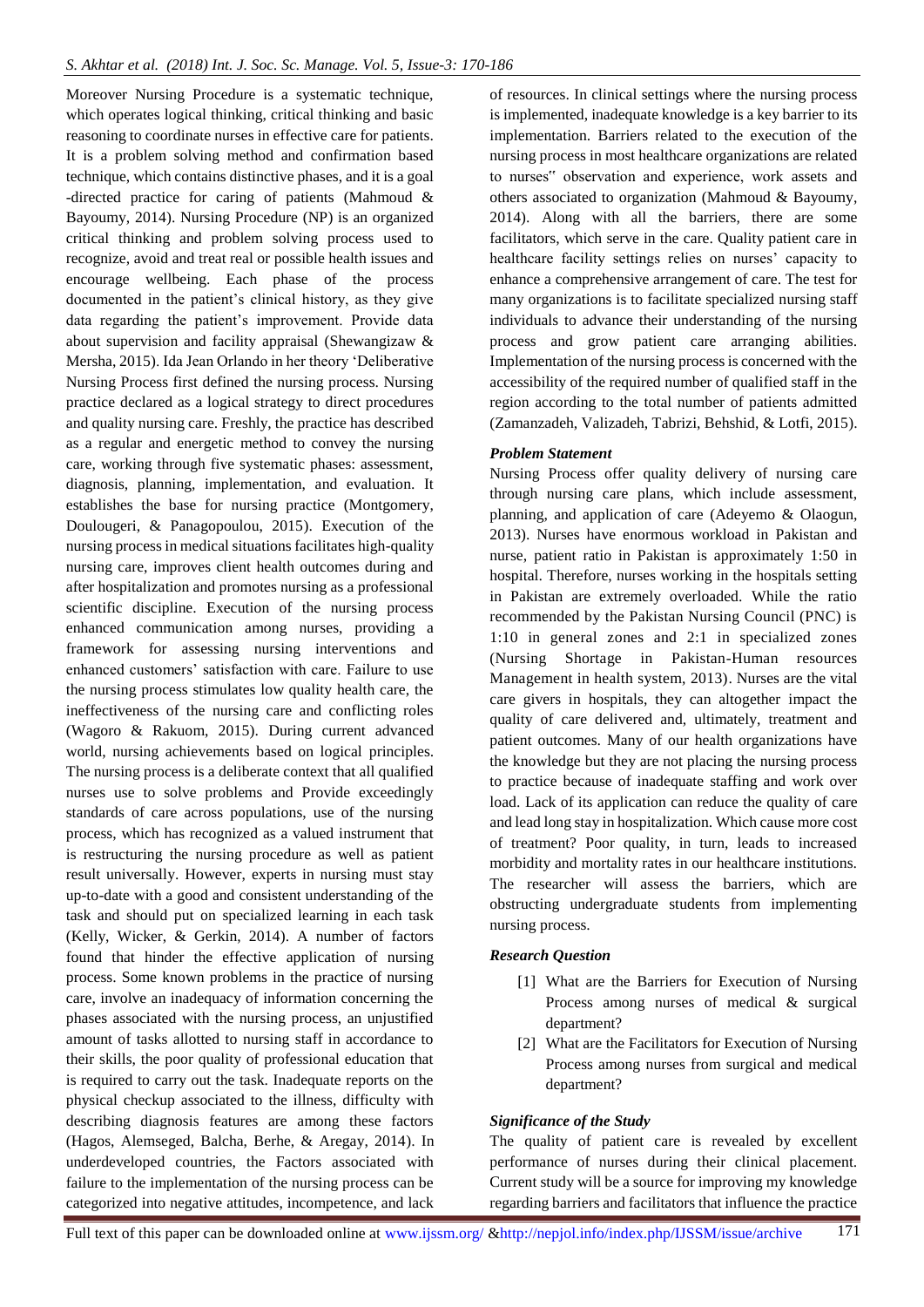of nursing process among nurses. The findings of this study are expected to address highlighted gaps and offer solutions to health institutions and educational institutions. The study will enable the nurses to evaluate their practices towards the nursing process in Medical and surgical unit. The study will address the barriers that affect the practice of nursing process in health-care institutions, the finding will helpful in minimizing the barriers and improving the facilities in clinical setup for the implementation of nursing process, which will improve quality of nursing care, reduction in mortalities and enhance the prestige of organization and professional image. The outcome of the study will be of great importance to management because quality health care is the ultimate goal of every hospital to all those who will require such services. The study will also help management provide steady supply of stationery and other equipment for effective patient care. The study will help nurse educators review the curriculum and course content of Medical and surgical nursing and also identify areas that will require review to meet up with current trends in nursing practice.

## *Purpose of the Study*

The overall purpose of the study is to assess the Barriers and Facilitators for Execution of Nursing Process among nurses

from surgical and medical department of Mayo hospital Lahore.

#### *Objectives*

To assess barriers in execution of nursing process among nurses from surgical and medical department.

To assess Facilitators to execution of nursing process among nurses from surgical and medical department**.**

#### *Conceptual Model*

Donabedian model offers a structure for inspecting health care facilities and evaluating the quality of healthcare facilities. As indicated by the model, data about the quality of care can be drawn from three classifications that are: "structure," "process," and "outcomes." Structure defines the setting of situation in which care is provided, including, workforce (staff), funding, and equipment. In the current study, data about the quality of care provided can be drawn from two classifications: "Barriers of nursing process," and "facilitators of nursing process," Process indicates the exchanges between patients and healthcare providers during the course of the provision of healthcare. To conclude, outcomes denote to the impact of health-care on the wellbeing status of patients (Fig. 1).



**Fig. 1**: Conceptual framework (Source: Donabedian *et al*., 1982)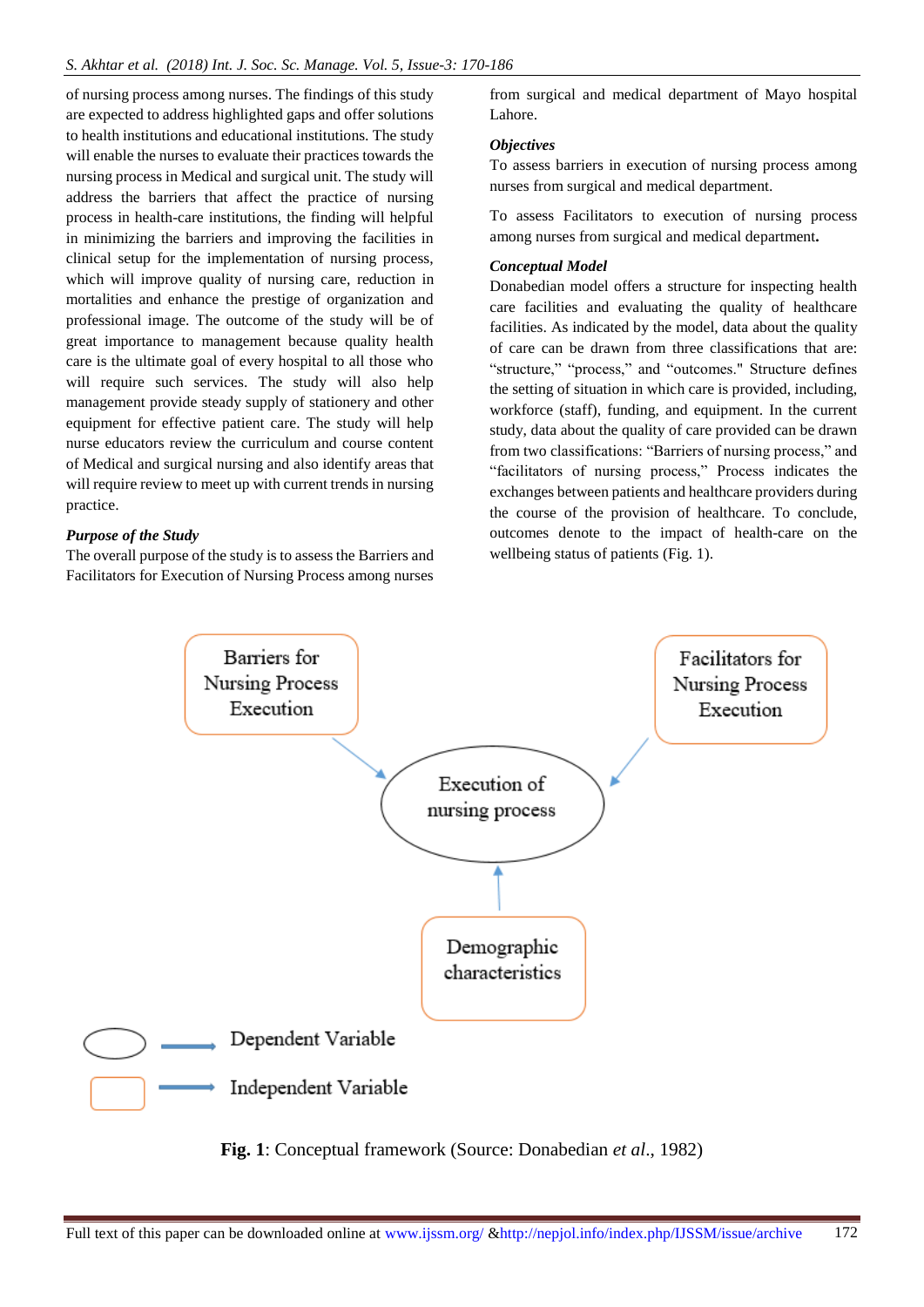#### *Variables*

#### *Independent variable*

Barriers in execution of nursing process. (Workload, tedious documentation)

Facilitators in execution of nursing process. (Use books, availability of equipment)

#### *Dependent variables*

Implementation of Nursing Process (NP Steps and NP Practice)

## *Conceptual Definitions of Key Concepts Barriers*

A circumstance or obstacle that keeps people or things apart or prevents communication or progress (Dictionary & STREET, 1994).

#### *Facilitators*

Someone or something that facilitates something; especially**:** someone who helps to bring about an outcome (such as learning, productivity, or communication) by providing indirect or unobtrusive assistance, guidance(marriam-Webster, 2006).

#### *Execution*

The process of putting a decision or plan into effect; execution.

The carrying out of a plan, order, or course of action (Dictionary & STREET, 1994).

#### *Operational Definitions*

#### *Barriers*

Barriers are basic factors obstructing the execution of nursing process involve work resources and administration related barriers among nurses from surgical and medical department.

#### *Facilitators*

Role and performance of facilitators in the nursing process and in the care of the patients related to barriers and facilitator for execution of the nursing process. It involves having enough time for performing the phase and found it easy to communicate.

#### *Execution*

Putting in to practice all the steps in the nursing process. Which are phases of the nursing process.

#### *Nursing process*

Is an organized problem-solving method, which are practiced by nurses to recognize, avoid and treat real and possible health problem and promote well-being. This process is composed of several steps; assessment, diagnosis, planning, interventions, application, and evaluation.

## **Literature Review**

Nursing process is a universal concept, which forms the basis of nursing as profession. The use of nursing process in most hospitals is lagging behind regardless of all the effort of nursing professionals to its implementation. Nursing process is dynamic and it is used in clinical practice worldwide to deliver quality-individualized care to patients and lack of its application can affect the quality of nursing care in health institutions (Mangare, Omondi, Ayieko, Wakasiaka, & Wagoro, 2016). According to Agyeman and colleagues (2017) Nurses constitute the largest proportion of healthcare employees and deliver up to 80% of all health care facilities, Moreover Fresher nurses aged between 21 and 30 years were more likely to exercise nursing process 33 (49.3%) compared to nurses aged 31-40 years (24.1%), 41-40 years (8%) and 51- 60 years (15.4%). Freshly competent nurses with experience less than 5 years and experience 30 between 5 and 10 years were more likely to apply nursing process at 38.8% and 54.8%, respectively compared to 11-15 years (23.5%) and 16 or more years (10.8%) (Agyeman-Yeboah, Korsah, & Okrah, 2017). Lalani & Gulzar (2001) revealed that 90 % of the participants agreed that nursing process is an important part of nursing. However, only 32.3 % participants agreed that they efficiently practice the nursing process. Mostly 73.5% participants agreed that nursing process required tedious documentation. 46.7% participants did not know all the stages of nursing process (Lalani & Gulzar, 2001). Adeyemo & Olaogun (2013) defined that 109 (81.3%) participants conveyed that they had been trained, 82 (61.2%) respondents received training on the nursing process in college. Twenty-one (15.57%) nurses were trained during seminars and 20 (14.9%) respondents' received during Ministry of Health organized training. 77 (70.6%) nurses reported that training facilitates them to expertly practice nursing process compared to 32 (29.4%) who reported that training did not enable them to expertly practice nursing process (Adeyemo & Olaogun, 2013). Baraki *et al*. (2017) found that Nurses' related barriers that are work-experience of respondents' varies from 1 to 29 years. 157 (78%) of the respondents' were unhappy with job; from which sixty-six (42%) were disappointed due to an excessive patients work-load and 131 (83.4%) respondents'' informed that unhappiness had affected their use of the nursing process (Baraki *et al*., 2017). Clark. E. K (2017) observed that 86.0 % of the participants were agree to practice the nursing process. Even though 83.7 % stated that they practice the nursing process often. 64.7% participants stated that nursing process is found tough to execute as compared to 8.4% participants. Moreover 94.3 % participants stated that the practice of nursing process should not be left for the degree nurses only (Clarke, 2017). Julie, Simon *et al*. (2017) defined barriers to implementation of the nursing approach were found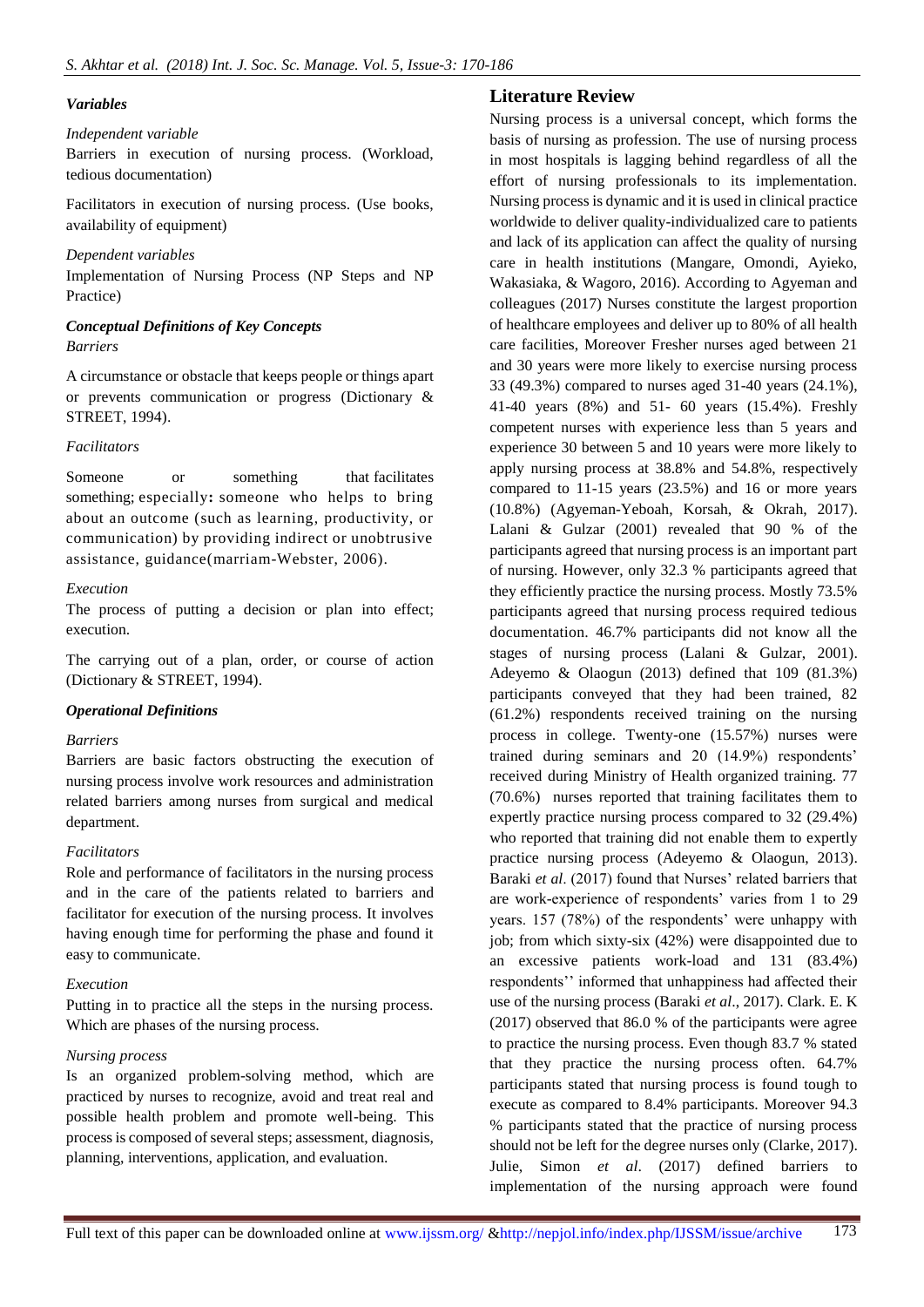insufficient among nursing staff. (62.6%), respondents' report lack of time for application of nursing process, (47.2%) were stated a barrier that is lack of theoretical and practical knowledge, lack of nursing records were found (26%) and17% participants identify the tedious documentation as a barrier (Julie *et al*., 2017). Moreover another study has recognized lack of capacity (facility), from administrative factors, financial position of the patient to gather required material for the nursing care. 18.2% of nurses who indicated that the institution did not provide the relevant tools for implementation of the nursing process. (Guedes, Turrini, Sousa, Baltar, & Cruz, 2012). Afolayan, Donald *et al*. (2013) defined factors that influence the implementation of the nursing approach were found that (25.6%) participants reported the barrier related to nursing process and (61.8%) participants response to have inadequate equipment that are required to execute the nursing process, (63.4%), respondents' report lack of time for application of nursing process (Afolayan *et al.*, 2013). In another study according to Julie *et al*. (2017) revealed that 70.2 % participants' answer that hospital administration needs to be enlightened on the benefits of nursing process. 61.1 % participants reported that they are not being able to follow patients because of low nurse inadequate nurse patient ratio. 32.4 % participants reported that there are administration related barriers for the execution of nursing process (Julie *et al*., 2017). Adeyemo & Olaogun (2013) observed that 67.6% of respondents' were agreed upon numerous resources related barriers, which included insufficient staff in the unit, lack of specified nursing care document and educational budget, insufficient equipment and absence of supplies and materials that are required for the execution of nursing process (Adeyemo & Olaogun, 2013). Study shows further aspects, which facilitated utilization and execution of nursing process. 96% respondents having theoretical knowledge and practical experience; 91% participants learned and executed it during the undergraduate study, and 90% participants receiving theoretical-practical training in the hospital were recognized as the facilitator for stress-free execution of the nursing (Kelly *et al*., 2014). Zamanzadeh *et al*. (2015) found that 78.9% participants' reported that hospital administration documented nursing process as a framework for quality nursing care delivery. One-half 50% of nurses stated that the hospital management supports application of the nursing process, 75.4% participants reported that the hospital management supplies appropriate equipment to facilitate staff in the implementation of nursing process. (Zamanzadeh *et al*., 2015). Abebe, Abera, & Ayana (2014) reveals that ninety four (47%) participants reported that the managements of the hospitals were supportive in the implementation of the nursing process, and fifty one (25.5%) of the respondents stated that division of the resources for implementation of the nursing process was acceptable (Abebe, Abera, & Ayana, 2014). A study shows,

19.2% of the respondents' stated that there are adequate brochures in the unit regarding the nursing process execution. 22.3% respondents' stated that they have enough time for performing the phases of the nursing process. One third (33.1%) participants' stated that they were keenly applying the nursing process but (8.2%) participants' appropriately listed all the phases (steps) of nursing process (NGAO, 2015). Barra *et al.* (2014) found that Participants of the study did not have considerable awareness about execution and evaluation of nursing plan, in which 76.5% participants' did not response the question about execution of nursing care plan, while 65.5% participants' were failed to reply the question about evaluation.

# **Methodology of the Study**

#### *Site*

This study was conducted at Mayo Hospital Lahore.

#### Setting*:*

Setting for the current study was surgical and medical wards of Mayo hospital Lahore.

#### *Study Design:*

Cross-sectional descriptive study design was used.

#### *Study Duration:*

The study was conducted with in the duration of four months, starting from January 2018 and ends on April 2018.

#### *Study Population:*

The study targeted population was the Nurses from surgical and medical ward of Mayo Hospital Lahore.

#### *Inclusion Criteria*

- $\triangleright$  All nurses from surgical and medical ward mayo hospital Lahore.
- Nurses who were interested and willing to contribute in the study.

#### *Exclusion Criteria:*

- $\triangleright$  Nurses who were absent at the time of data collection.
- $\triangleright$  Nurses who were not willing to participate in the study.
- $\triangleright$  Nurses from ICU & emergency and other departments except surgical and medical.

### *Technique of Sampling:*

In this study convenience strategy is used, participants who had entire requirements, who were there at the time of data collection.

#### *Data gathering plan:*

Data was gathered by distributing the questioner having close-ended questionnaire among nurses of surgical and medical from Mayo hospital Lahore.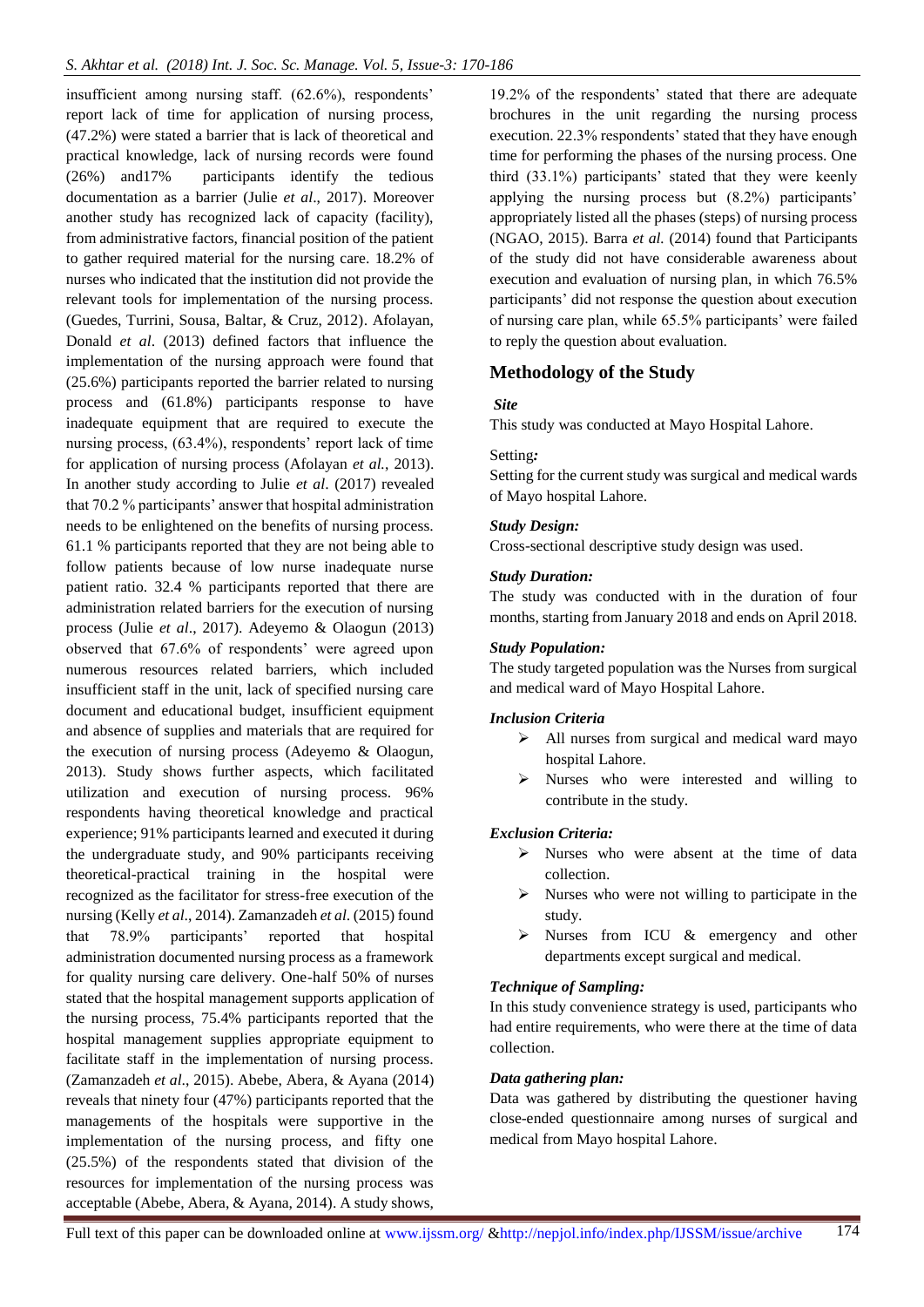## *Size of Sample:*

According to Solvin's formula with the chances of error of 5% and confidence coefficient of 95% (Ellen, 2012).

The sample size was 124 participants. It is calculated by using the

If Total population 180

 $N =$  population  $n =$  Sample size  $E =$  margin of error

$$
n=N/1+\left(N\right)\, (E)^2
$$

 $n = 180/1 + (180) (0.05)^2$ 

 $n = 180/1 + (180) (0.0025)$ 

 $n = 180/1 + 0.45$ 

 $n = 180/1.45$ 

 $n = 124$ 

# *Data Analyze Plan:*

Data was analyzed by using the Statistical Package for the social science (SPSS) 21, descriptive statistics such as frequencies, means, SD- Deviation and percentages and Pearson correlation was used to determine the association between ages, years in service, qualification and barriers encounters in execution of nursing process.

# *Tool of Research:*

Questions were adopted from published research article included four sections was used to collect the information. 1<sup>st</sup> section contain demographic characteristics, 2<sup>nd</sup> section consist on Previous Experiences and Practices of the nurses regarding nursing Process, 3rd section contain question regarding Barriers encountered in execution of the nursing

**Table 1:** Demographic Information of Participants.

Process and  $4<sup>th</sup>$  section contain questions regarding Facilitators for nursing Process execution.

# *Ethical Consideration:*

The study was conducted in surgical and medical ward of Mayo hospital Lahore. After taking permission letter from institutional review board committee of the University of Lahore. The rules and regulations of the institute were not violated. A written consent was taken from the participants. Mentioning the name of the participant was prohibited. Each participant in this study was deal in a respective way. All collected information were kept confidential.

# **Results**

Results analysis of different components of this research study such as the Demographic data, Previous Experiences and Practices of the Nurses Regarding Nursing Process (NP), Barriers Encountered in Execution of the Nursing Process and facilitators in execution of nursing process. The questioners were distributed in 124 participants. By using the convenient sampling technique to collect data.

# *Demographic Data Analysis and Results:*

Table 1 shows that 29.8% of the participants was of age 21- 25 years, whereas 44.4% participants were age 26-30 years and 25.0% were 31-35 years and .8% was >35 years. The findings of above table also show that 53.2% participants were general nursing diploma holder years: BS/MSc/ MA qualified, 5.6% of the participants' were18 years: MPhill/MS and 4.1% Education. Regarding teaching experience, 61.8% had experience 1-4 years, 36% were having experience 5-8 years and 2.2% had 9-12 years of experience in teaching.

| <b>rapic 1.</b> Demographic miorination or Fariteipants.<br>Participants | $n = 124$                       | Mean & SD    |                 |
|--------------------------------------------------------------------------|---------------------------------|--------------|-----------------|
|                                                                          | $(f)$ %                         |              |                 |
| <b>Age Group of respondents</b>                                          | $= 21 - 25$ yrs<br>1            | $(37)$ 29.8% | $1.97 + .764$   |
|                                                                          | $= 26 - 30$ yrs<br>1            | $(55)$ 44.4% |                 |
|                                                                          | $\mathbf{2}$<br>$= 31 - 35$ yrs | (31)25.0%    |                 |
|                                                                          | 3<br>$=$ > 35 yrs.              | (1).8%       |                 |
| <b>Qualification of the respondents</b>                                  | $1 =$ General nursing           | $(66)$ 53.2% | $1.47 + .501$   |
|                                                                          | $2 = Post RN BSN$               | $(58)$ 46.8% |                 |
| Years of service of the respondents                                      | $1 = 1-5$ years                 | $(58)$ 46.8% | $1.74 \pm .795$ |
|                                                                          | $2 = 6 - 10$ years              | (41)33.1%    |                 |
|                                                                          | $3 = 11 - 15$ years             | $(24)$ 19.4% |                 |
|                                                                          | $4 = 15$ years                  | (1) .8%      |                 |
| <b>Duty Wards of the respondents</b>                                     | $1 = Medical$                   | (58)46.8%    | $1.53 + .501$   |
|                                                                          | $2 =$ Surgical                  | (66)53.2%    |                 |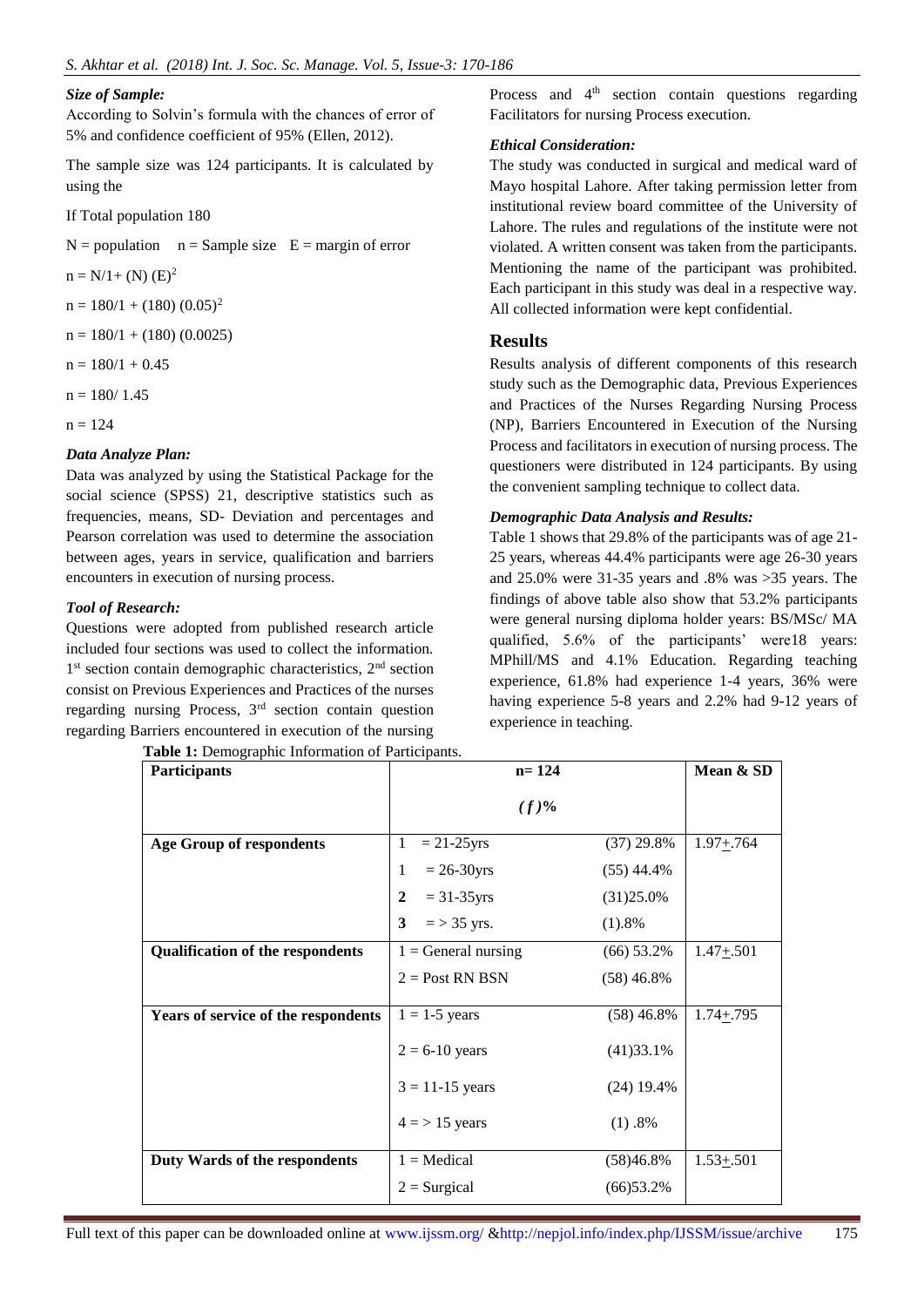## *Age of Participant:*

Among 124 attendees (n=37) 29.8% were between 21- 25years, (n=55) 44.4% were between 26-30years,  $(n=31)25.0\%$  were between 31-35 years and  $(n=1)$ .8% were  $>35$ years with mean  $1.97 + .764$  (Fig.2).

# *Qualification of Participant:*

The Fig 3 shows the qualification of participants. The data in (Table 1) shows that the qualification of participants  $(n=66)53.2$  were diploma holder (General Nursing) & (n=58) were degree holder (BS Nursing Post RN) with mean  $1.47 + .501$ .



Full text of this paper can be downloaded online at www.ijssm.org/ &http://nepjol.info/index.php/IJSSM/issue/archive 176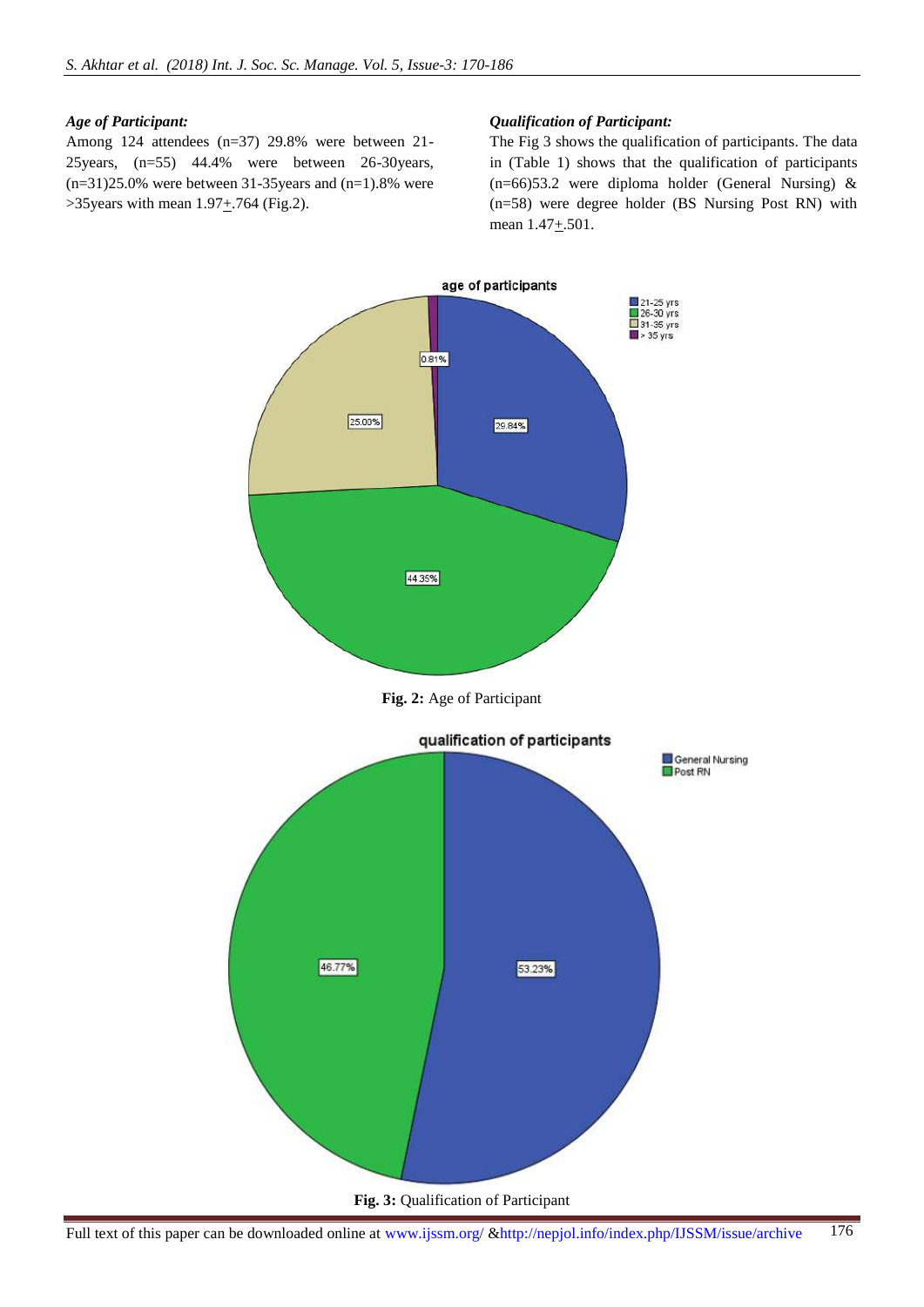#### *Years in service of the Participants:*

Among 124 attendees (n=58) 46.8% have 1-5years experience in service, (n=41) 33.1% have 5-10 years of service, 26-30years,  $(n=24)19.4\%$  having between 11-15 years in service and  $(n=1)$ .8% were have >15 years in service with mean 1.74+.795 (Fig. 4).

#### *Ward/Unit of clinical placement of Participants*

The Fig. 5 shows the clinical placement of participants. It shows that the placement of participants (n=58) 46.6 were from Medical ward and (n=66) 53.2% were from surgical units with mean  $1.53+.501$ .



**Fig. 4:** Years in service of the Participants

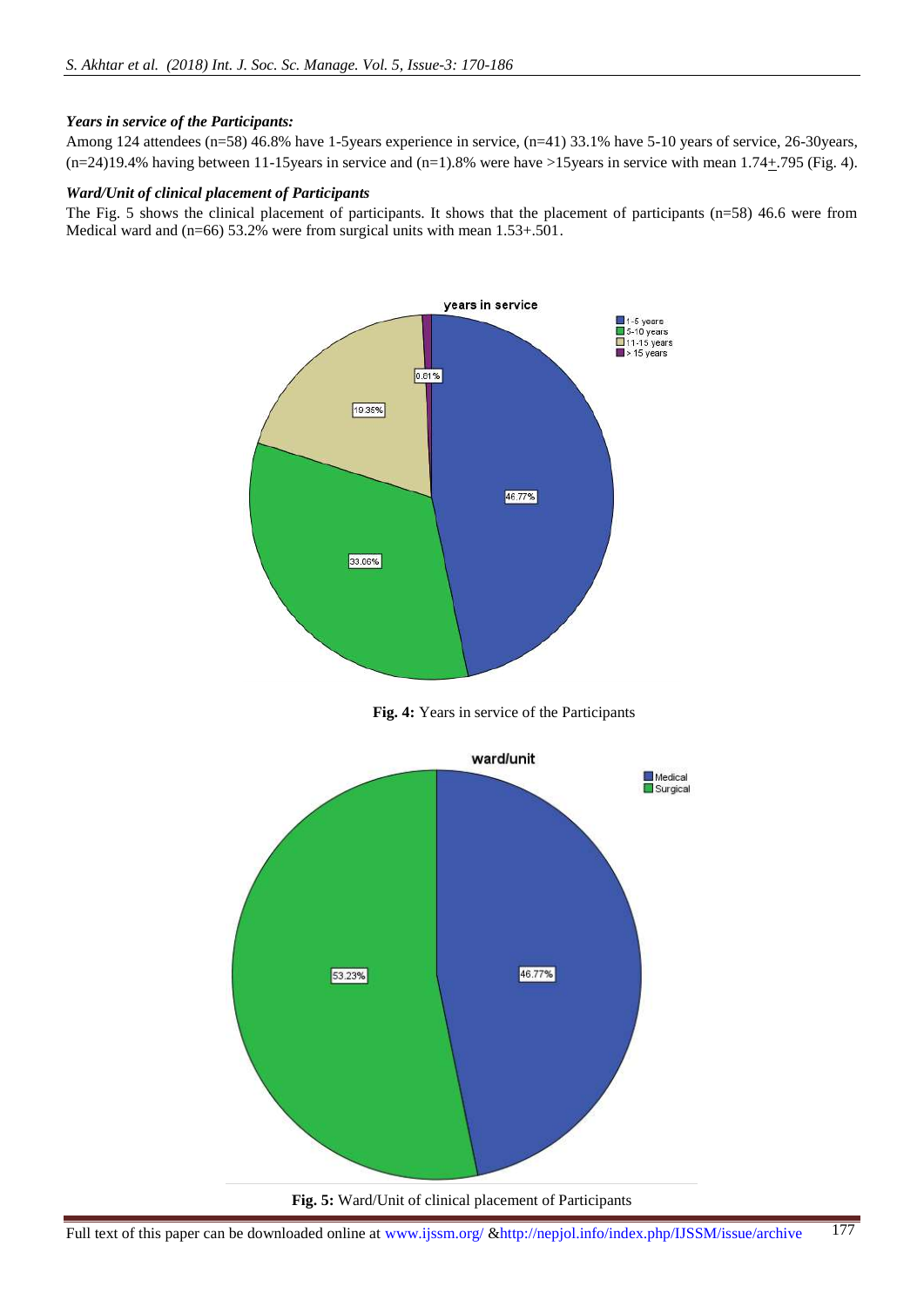|  | Table 2: Previous Experiences and Practices of the Nurses Regarding Nursing Process (NP) |  |  |  |
|--|------------------------------------------------------------------------------------------|--|--|--|
|  |                                                                                          |  |  |  |

| <b>Fable 2.</b> FICTIONS EXPORTED S and FIACTICS OF the TV01Ses Regarding TV01Sing FT0Cess (TVF) |                 |           |                |                 |                 |                  |
|--------------------------------------------------------------------------------------------------|-----------------|-----------|----------------|-----------------|-----------------|------------------|
| <b>Variable</b>                                                                                  | <b>Strongly</b> | Agree     | <b>Neutral</b> | <b>Disagree</b> | <b>Strongly</b> | Mean &           |
|                                                                                                  | Agree           | $(f)$ %   | $(f)$ %        | $(f)$ %         | <b>Disagree</b> | <b>SD</b>        |
|                                                                                                  |                 |           |                |                 |                 |                  |
|                                                                                                  | $(f)$ %         |           |                |                 | $(f)$ %         |                  |
| <b>Nurses views about their Nursing</b>                                                          |                 |           |                |                 |                 |                  |
| Process knowledge                                                                                |                 |           |                |                 |                 |                  |
| I have good knowledge in Nursing<br>process.                                                     | (41)33.1%       | (53)42.7% | (22)17.7%      | (6)4.8%         | (2)1.6%         | $1.99 + .924$    |
|                                                                                                  |                 |           |                |                 |                 |                  |
| I got knowledge from training<br>College.                                                        | (28)22.6%       | (44)35.5% | (14)11.3%      | (37)29.8%       | (1).8%          | $2.51 \pm 1.165$ |
| I got knowledge from<br>seminars/workshops.                                                      | (18)14.5%       | (38)30.6% | (19)15.3%      | (45)36.3%       | (4)3.2%         | $2.83 + 1.167$   |
| I need more information and tutorials<br>to practice Nursing process.                            | (38)30.6%       | (58)46.8% | (15)12.1%      | (11)8.9%        | (2)1.6%         | $2.04 \pm .966$  |
| Perceived confidence in application                                                              |                 |           |                |                 |                 |                  |
| of nursing process:                                                                              |                 |           |                |                 |                 |                  |
| I am able to apply Nursing process                                                               | (11)8.9%        | (58)46.8% | (32)25.8%      | (17)13.7%       | (6)4.8%         | $2.59 + .966$    |
| correctly                                                                                        |                 |           |                |                 |                 |                  |
| I understand Nursing process but                                                                 | (11)8.9%        | (62)50%   | (17)13.7%      | $(31)25\%$      | (3)2.4%         | $2.62 + 1.033$   |
| found it difficult to implement                                                                  |                 |           |                |                 |                 |                  |
| I found it confusing                                                                             | (10)8.1%        | (35)28.2% | (36)29.0%      | (41)33.1%       | (2)1.6%         | $2.92 + 1.001$   |
| Acceptability and willingness to                                                                 |                 |           |                |                 |                 |                  |
| practice the nursing process by                                                                  |                 |           |                |                 |                 |                  |
| nurses:                                                                                          |                 |           |                |                 |                 |                  |
| I am willing to apply Nursing process<br>in patients' care                                       | (45)36.3%       | (57)46%   | (13)10.5%      | (9)7.3%         | (0)0%           | $1.89 + .867$    |
| I will prefer to be left out of this                                                             | (15)12.1%       | (33)26.6% | (21)16.9%      | (40)32.3%       | $(15)12.1\%$    | $3.06 \pm 1.251$ |
| Nursing process practice                                                                         |                 |           |                |                 |                 |                  |
| I practice the nursing process often                                                             | (14)11.3%       | (45)36.3% | (30)24.2%      | (28)22.6%       | (7)5.6%         | $2.75 + 1.102$   |
| I do not practice the nursing process<br>often                                                   | (20)16.1%       | (31)25%   | (18)14.5%      | (45)36.3%       | (10)8.1%        | $2.95 + 1.261$   |
| I have never practice the nursing<br>process                                                     | (19)15.3%       | (31)25%   | (12)9.7%       | (31)25%         | (31)25%         | $3.19 \pm 1.446$ |
| Application of it should be left for                                                             | (24)19.4%       | (30)24.2% | (18)14.5%      | (26)21%         | (26)21%         | $3.00 + 1.443$   |
| higher nursing degrees                                                                           |                 |           |                |                 |                 |                  |
|                                                                                                  |                 |           |                |                 |                 |                  |

Table 2 shows Nurses views about their Nursing Process knowledge. On a question, 'I have good knowledge in nursing process' (n=41) 33.1% answered in strongly agree,  $(n=53)$  42.7% stated agree,  $(n=22)$  17.7% were replied in Neutral, (n=6)4.8% Disagree and (n=2) 1.6% were strongly disagree with mean 1.99+.924. Another question was asked; I got knowledge from training college, the responses were as below. Among the participants, (n=28)22.6% were stated

strongly agree,  $(n=44)35.5%$  were stated agree,  $(n=14)$ 11.3% were stated Neutral, (n=37)29.8% stated Disagree and (n=1).8% were stated strongly disagree with mean  $2.51 \pm 1.165$ . In response to another question, I got knowledge from seminars/workshops, the participants responded as below. (n=18) 14.5% mentioned strongly agree, (n=38) 30.6% stated agree, (n=19) 15.3% were replied Neutral, (n=45)36.3% stated Disagree and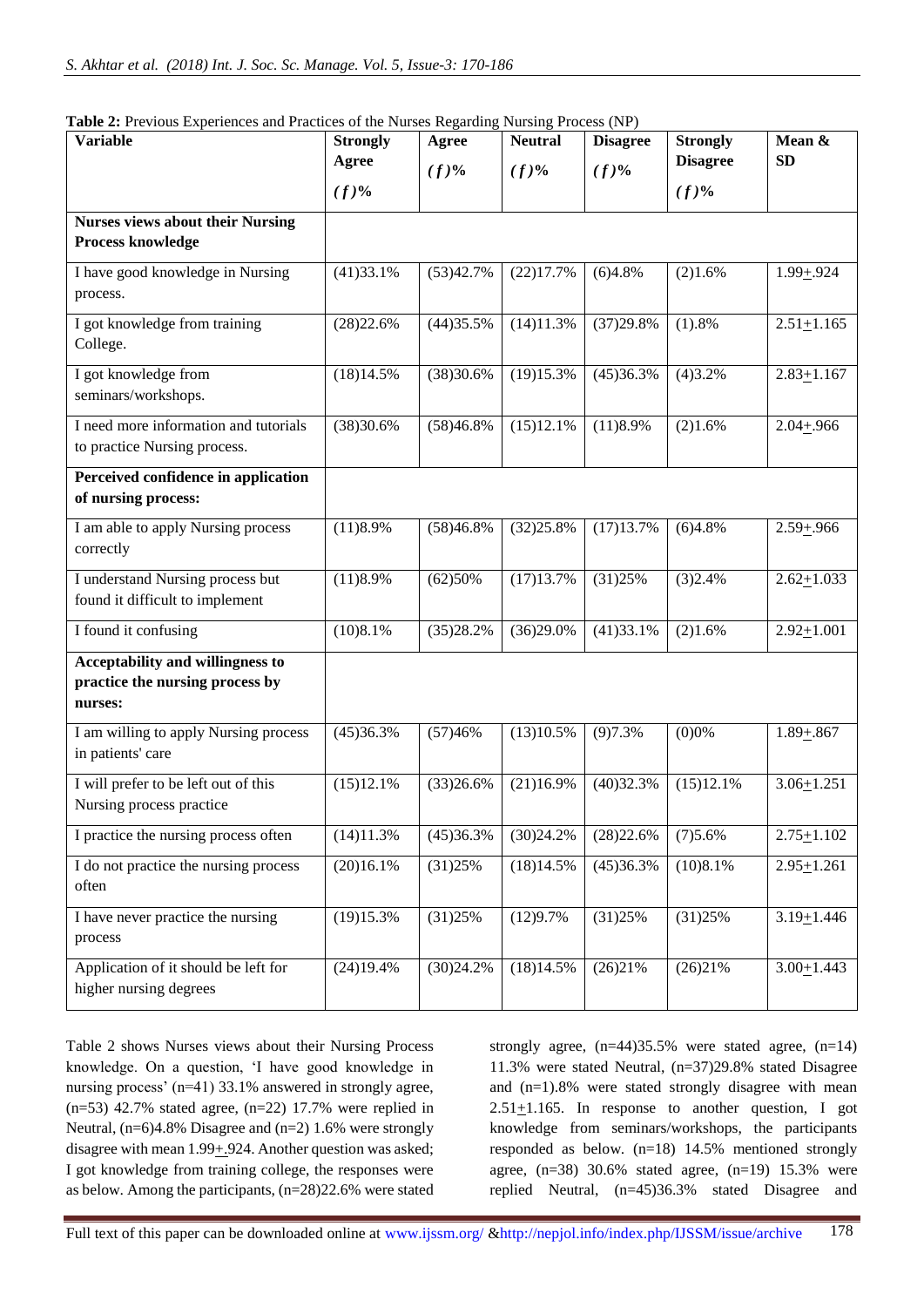(n=4)3.2% were stated strongly disagree with mean 2.83+1.167. On a question, I need more information and tutorials to practice Nursing process. (n=38)30.6% participants mentioned strongly agree, (n=58)46.8% mentioned agree, (n=15)12.1% were stated Neutral, (n=11) 8.9% stated Disagree and (n=2)1.6% were mentioned strongly disagree with mean  $2.04 \pm .966$ .

Table 2 shows Nurses views about their Perceived confidence in application of nursing process. Findings reveal on asking question that "I am able to apply Nursing process correctly" Among the participants (n=11)8.9% mentioned strongly agree, (n=58)46.8% mentioned agree,  $(n=32)25.8\%$  were stated Neutral,  $(n=17)13.7\%$  mentioned Disagree and  $(n=6)4.8\%$  were replied in strongly disagree with mean  $2.59\pm.966$ . In response to another question "I understand Nursing process but found it difficult to implement", the participants responded as below.  $(n=11)8.9\%$  stated strongly agree,  $(n=62)50.0\%$  stated agree, (n=17)13.7% were stated Neutral, (n=31)25.0% stated Disagree and (n=3)2.4% were stated strongly disagree with  $2.62 \pm 1.033$ . On asking "I found it confusing" Among the participants (n=10)8.1% mentioned strongly agree,  $(n=35)28.2\%$  mentioned agree,  $(n=36)29.0\%$  were mentioned Neutral, (n=41)33.1% mentioned Disagree and (n=2)1.6% were mentioned strongly disagree. With mean  $2.92 + 1.001$ .

Table 2 shows Nurses views about their acceptability and willingness to practice the nursing process by nurses, on a question, I am willing to apply nursing process in patients'

care. Among the participants (n=45)36.3% stated strongly agree, (n=57)46.0% were stated Agree, (n=13)10.5% stated Neutral and (n=9)7.3% were stated disagree with mean 1.89+.867. In response to another question, "I will prefer to be left out of this Nursing process practice" the participants responded as below. (n=15)12.1% stated strongly agree,  $(n=33)26.6\%$  stated agree,  $(n=21)16.9\%$  were Neutral,  $(n=40)32.3\%$  stated Disagree and  $(n=15)12.1\%$  were strongly disagree. Findings of Table 4.2 reveal that on asking "I practice the nursing process often" among the participants  $(n=14)11.3\%$  strongly agree,  $(n=45)36.3\%$ agree, (n=30)24.2% were Neutral, (n=28)22.6% Disagree and (n=7)5.6% were strongly disagree**.** In response to another question, "I do not practice the nursing process often" the participants responded as below. (n=20)16.1% were strongly agree, (n=31)25.0% were agree,  $(n=18)14.5\%$  were Neutral,  $(n=45)36.3\%$  stated disagree and (n=10)8.1% were strongly disagree with mean 2.95+1.261.

Table 2 shows I do not practice the nursing process often,  $(n=19)15.3\%$  strongly agree,  $(n=31)$  25.0% agree, (n=12)9.7% were Neutral, (n=31)25.0% Disagree and  $(n=31)25.0\%$  were strongly disagree with mean $3.19+1.446$ in (Fig. 6).

Application of it should be left for higher nursing degrees often,  $(n=24)19.4\%$  strongly agree,  $(n=30)24.2\%$  agree,  $(n=18)14.5\%$  were Neutral,  $(n=26)21.0\%$  Disagree and  $(n=26)21.0%$  were strongly disagree with mean  $3.00+1.443$ in (Fig. 7).



I have never practice the nursing process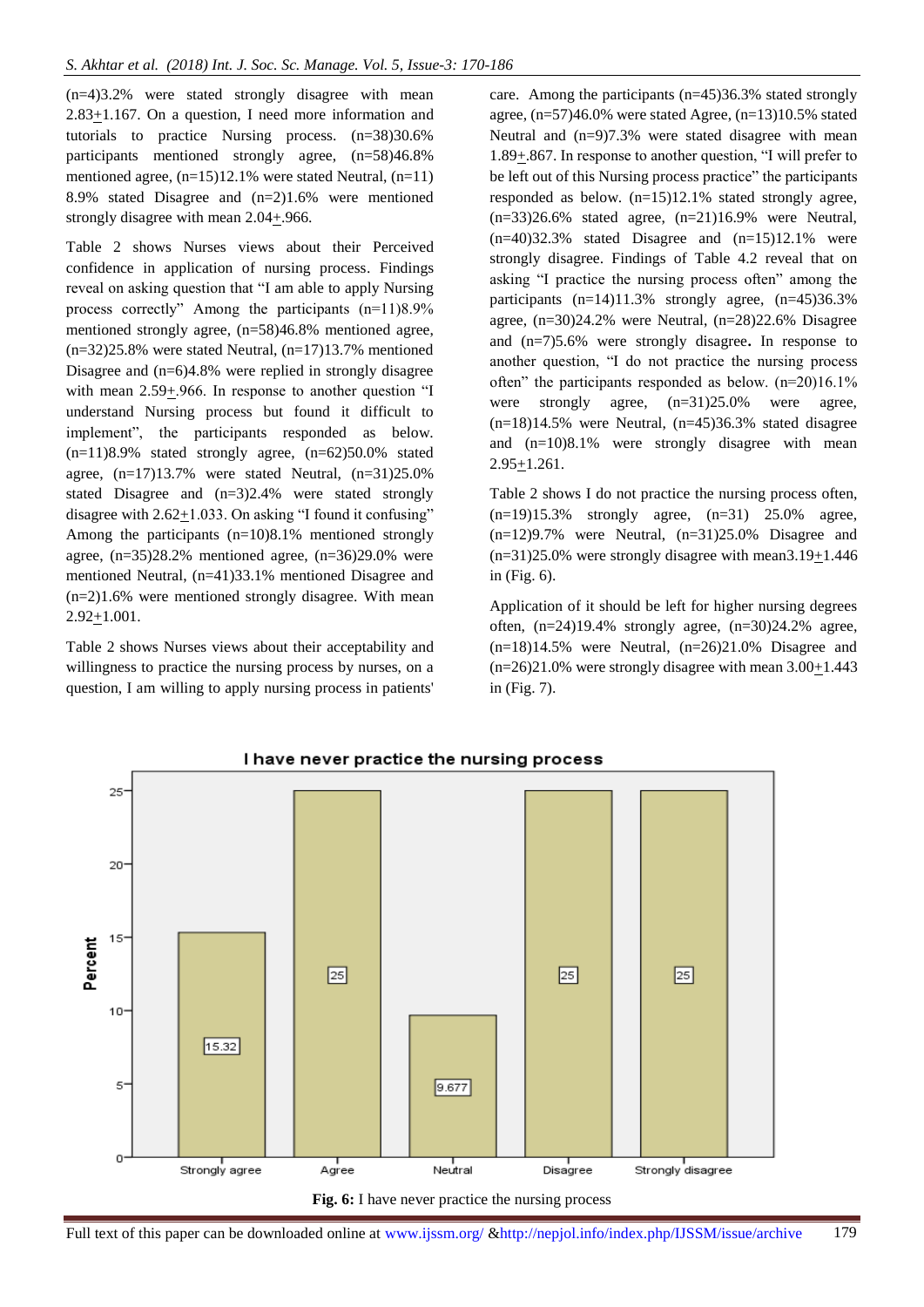

Fig. 7: Application of it should be left for higher nursing degrees

| Table 3: Barriers Encountered in Execution of the Nursing Process. |
|--------------------------------------------------------------------|
|--------------------------------------------------------------------|

| <b>Variable</b>                                                                                                 | <b>Strongly</b> | Agree     | <b>Neutral</b> | <b>Disagree</b> | <b>Strongly</b> | Mean &           |
|-----------------------------------------------------------------------------------------------------------------|-----------------|-----------|----------------|-----------------|-----------------|------------------|
|                                                                                                                 | Agree           | $(f)$ %   | $(f)$ %        | $(f)$ %         | <b>Disagree</b> | <b>SD</b>        |
|                                                                                                                 | $(f)$ %         |           |                |                 | $(f)$ %         |                  |
| Hospital management needs to be<br>enlightened on its benefits                                                  | (50)40.3%       | (58)46.8% | (11)8.9%       | (5)4.0%         | (0)0%           | $1.77 + .777$    |
| Insufficient equipment for the<br>implementation of nursing process                                             | (32)25.8%       | (54)43.5% | (19)15.3%      | (15)12.1%       | (4)3.2%         | $2.23 \pm 1.068$ |
| The nursing staff strength to patient ratio<br>is inadequate to fully practice the nursing<br>process(Workload) | (47)37.9%       | (48)38.7% | (18)14.5%      | (4)3.2%         | (7)5.6%         | $2.00 + 1.082$   |
| A nurse cannot see any purpose for<br>writing the care plan                                                     | (8)6.5%         | (30)24.2% | (27)21.8%      | (44)35.5%       | (15)12.1%       | $3.23 \pm 1.139$ |
| Not being able to follow patients                                                                               | (10)8.1%        | (32)25.8% | (29)23.4%      | (40)32.3%       | (13)10.5%       | $3.11 \pm 1.149$ |
| Staff had no experience in nursing<br>process                                                                   | (6)4.8%         | (26)21%   | (26)21%        | (49)39.5%       | (17)13.7%       | $3.36 + 1.107$   |
| Nursing process is time consuming                                                                               | (27)21.8%       | (48)38.7% | (22)17.7%      | (13)10.5%       | (14)11.3%       | $2.51 + 1.259$   |
| Nursing process requires tedious (too<br>long) documentation                                                    | (25)20.2%       | (50)40.3% | (29)23.4%      | (15)12.1%       | (5)4.0%         | $2.40 \pm 1.065$ |
| Barriers related to resources                                                                                   | (23)18.5%       | (72)58.1% | (17)13.7%      | (8)6.5%         | (4)3.2%         | $2.18 + .920$    |
| Barriers related to administration                                                                              | (26)21.0%       | (66)53.2% | (23)18.5%      | (7)5.6%         | (2)1.6%         | $2.14 + 868$     |
| Barriers related to nursing process                                                                             | (26)21.0%       | (63)50.8% | (21)16.9%      | (8)6.5%         | (6)4.8%         | $2.23 \pm 1.013$ |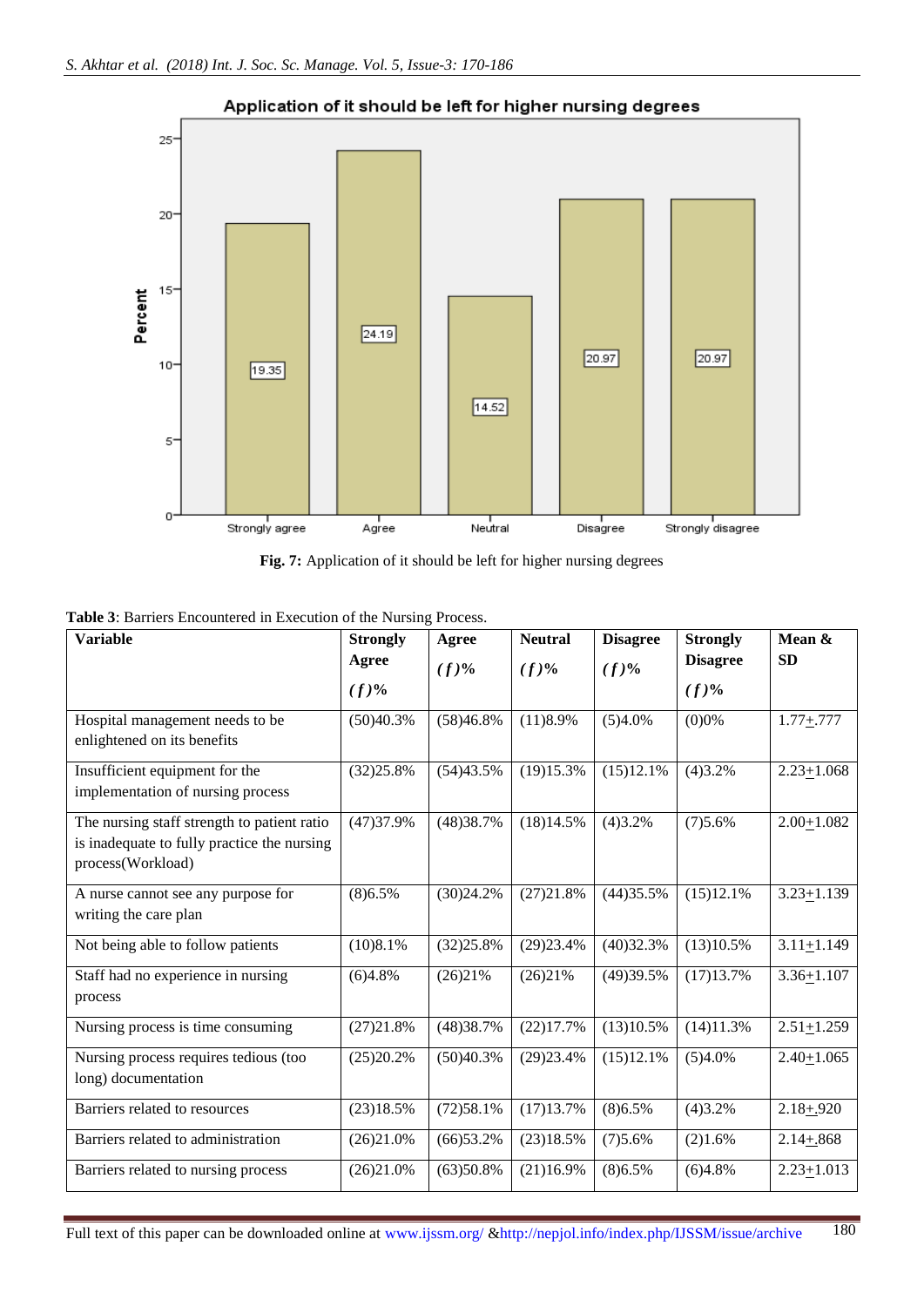Table 3 shows Barriers Encountered in Execution of the Nursing Process. On asking a question, Hospital management needs to be enlightened on its benefits, among the respondents' (n=50)40.3% stated strongly agree,  $(n=58)46.8\%$  stated agree,  $(n=11)8.9\%$  were Neutral, (n=5)4.0% were disagree. The participants were asked a question, Insufficient equipment for the implementation of nursing process, where (n=32)25.8% said strongly agree,  $(n=54)43.5\%$  said agree,  $(n=19)15.3\%$  were stated Neutral,  $(n=15)12.1\%$  Disagree and  $(n=4)3.2\%$  were stated strongly disagree. On asking a question, "The nursing staff strength to patient ratio is inadequate to fully practice the nursing process (Workload)" among the participants (n=47)37.9% were mentioned strongly agree, (n=48)38.7% mentioned agree, (n=18)14.5% were stated Neutral, (n=4)3.2% stated disagree and (n=7)5.6% were strongly disagree. The participants was asked a question, A nurse cannot see any purpose for writing the care plan, where (n=8)6.5% participants were strongly agree, (n=30) 24.2% were agree, (n=27)21.8% were stated Neutral, (n=44)35.5% Disagree and (n=15)12.1% were stated strongly disagree. On asking a question, Not being able to follow patients, among the respondents (n=10)8.1% were strongly agree, (n=32)25.8% stated agree, (n=29)23.4% were mentioned Neutral,  $(n=40)32.3\%$  Disagree and  $(n=13)10.5\%$  were strongly disagree. The participants were asked a question that Staff had no experience in nursing process,  $(n=6)4.8\%$ 

participants stated strongly agree, (n=26)21.0% were agree, (n=26)21.0% were stated Neutral, (n=49)39.5% were disagree and (n=17)13.7% were stated strongly disagree. On asking a question, Nursing process is time consuming,  $(n=27)21.8\%$  respondents strongly agree,  $(n=48)38.7\%$ agree, (n=22)17.7% were Neutral, (n=13)10.5% Disagree and (n=14)11.3% were strongly disagree. Upon asking a question, Nursing process requires tedious (too long) documentation, (n=25)20.2% strongly agree, (n=50)40.3% respondents were agree, (n=29)23.4% were stated Neutral,  $(n=15)12.1\%$  stated Disagree and  $(n=5)4.0\%$  were strongly disagree.

Data shown in Table 3 regarding Barriers related to resources, suggests (n=23)18.5% strongly agree,  $(n=72)58.1\%$  agree,  $(n=17)13.7\%$  were Neutral,  $(n=8)6.5\%$ Disagree and  $(n=4)3.2\%$  were strongly disagree with mean  $2.18 + .920$  in (Fig. 8)

Barriers related to administration, (n=26)21.0% strongly agree, (n=66)53.2% agree, (n=23)18.5% were Neutral,  $(n=7)5.6\%$  Disagree and  $(n=2)1.6\%$  were strongly disagree with mean  $2.14 + .868$  (Fig. 9).

(Table 4.3) Barriers related to administration nursing process, (n=26)21.0% strongly agree, (n=63)50.8% agree,  $(n=21)16.9\%$  were Neutral,  $(n=8)6.5\%$  Disagree and  $(n=6)4.8\%$  were strongly disagree with mean  $2.23+1.013$  in (Fig. 10).



**Fig. 8:** Barriers related to resources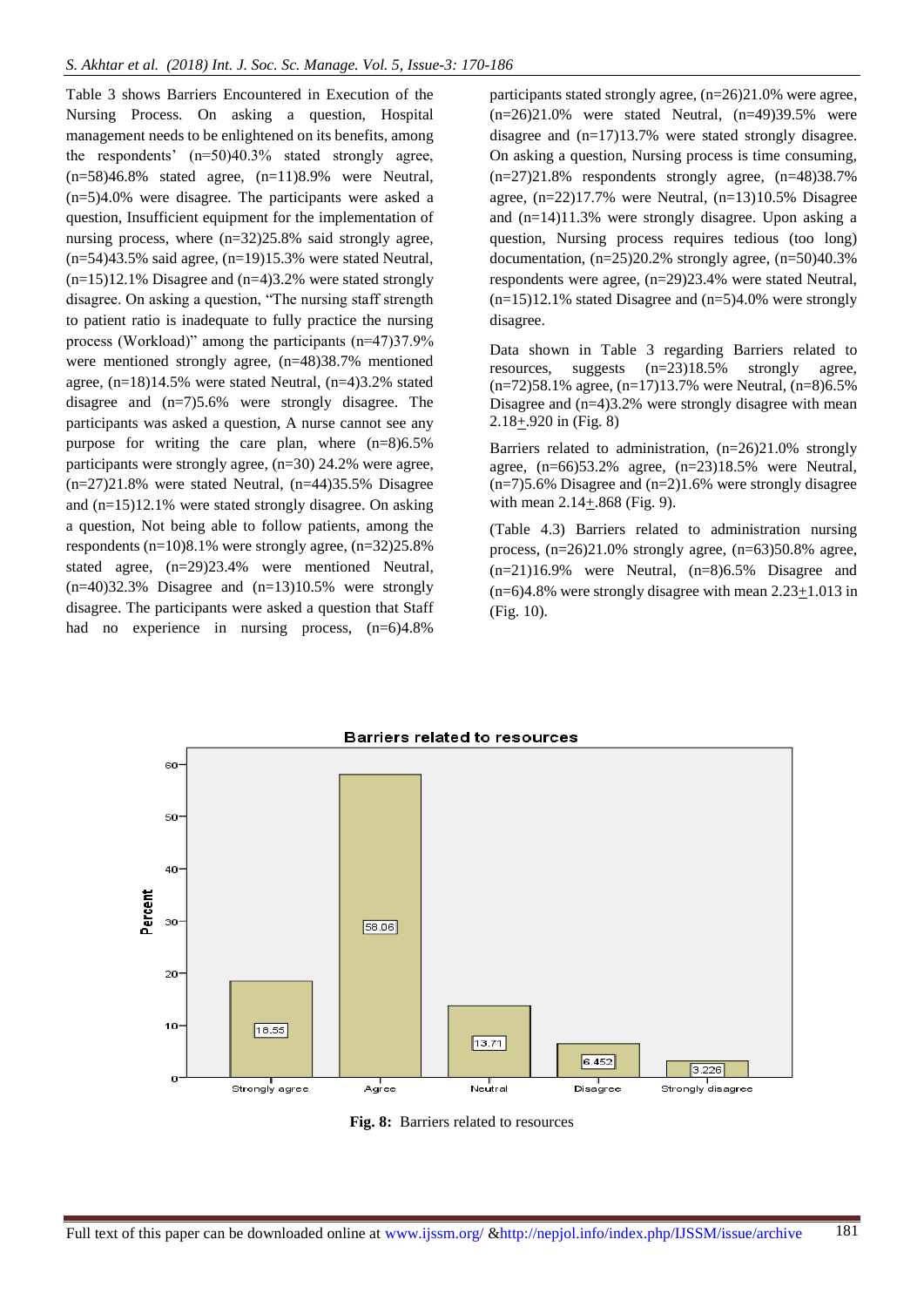

**Fig. 9:** Barriers related to administration



Barriers related to nursing process

**Fig. 10:** Barriers related to nursing process

Table 4 shows facilitators for execution of Nursing Process. On asking a question, Had adequate brochures in the unit, where  $(n=9)7.3\%$  respondents were stated strongly agree,  $(n=38)30.6\%$  stated agree,  $(n=27)21.8\%$  were mentioned Neutral,  $(n=43)34.7\%$  disagree and  $(n=7)5.6\%$  were mentioned strongly disagree. Another question was asked, had enough time for performing the phase, among the participants (n=12)9.7% were mentioned strongly agree,  $(n=36)39.0\%$  were stated agree,  $(n=20)16.6\%$  were Neutral,  $(n=47)37.9\%$  disagree and  $(n=9)7.3\%$  were stated strongly disagree. The participants were asked a question, Used books as reference sources, among the respondents'  $(n=15)12.1\%$  were stated strongly agree,  $(n=54)43.5\%$  were agree,  $(n=21)16.9\%$  were mentioned Neutral,  $(n=33)26.6\%$ disagree and (n=1).8% were strongly disagree. Another question asked, Found it easy to communicate, (n=12)9.7% strongly agree,  $(n=49)39.5\%$  agree,  $(n=25)20.2\%$  were Neutral,  $(n=15)12.1\%$  Disagree and  $(n=7)5.6\%$  were strongly disagree. Another question asked to the respondents, Learned and executed it during undergraduate study, among the participants (n=25)20.2% stated strongly agree,  $(n=57)46.0\%$  stated agree,  $(n=27)21.8\%$  were stated Neutral, (n=10)8.1% were mentioned disagree and (n=5)4.0% were stated strongly disagree.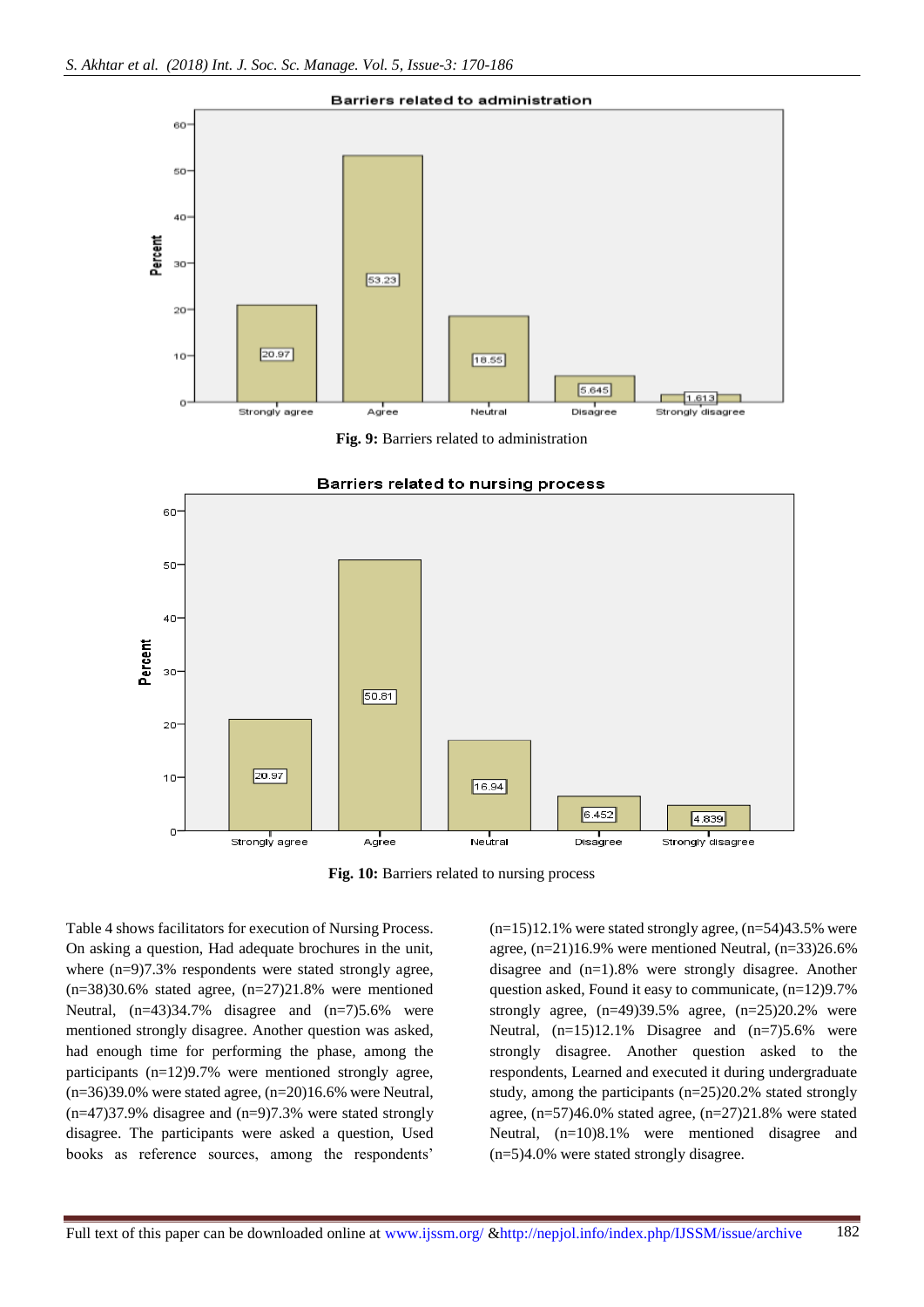| <b>Variable</b>                                            | <b>Strongly</b><br>Agree | Agree        | <b>Neutral</b> | <b>Disagree</b> | <b>Strongly</b><br><b>Disagree</b> | Mean &<br><b>SD</b> |
|------------------------------------------------------------|--------------------------|--------------|----------------|-----------------|------------------------------------|---------------------|
|                                                            | $(f)$ %                  | $(f)$ %      | $(f)$ %        | $(f)$ %         | $(f)$ %                            |                     |
|                                                            |                          |              |                |                 |                                    |                     |
| Had adequate brochures in the unit                         | (9)7.3%                  | (38)30.6%    | (27)21.8%      | (43)34.7%       | (7)5.6%                            | $3.01 \pm 1.086$    |
| Had enough time for performing the<br>phase                | (12)9.7%                 | $(36)29.0\%$ | (20)16.6%      | (47)37.9%       | (9)7.3%                            | $3.04 + 1.165$      |
| Used books as reference sources                            | (15)12.1%                | (54)43.5%    | (21)16.9%      | (33)26.6%       | (1).8%                             | $2.60 + 1.035$      |
| Found it easy to communicate                               | (12)9.7%                 | (49)39.5%    | (25)20.2%      | (23)18.5%       | (15)12.1%                          | $2.84 + 1.199$      |
| Learned and executed it during<br>undergraduate study      | (25)20.2%                | $(57)46.0\%$ | (27)21.8%      | (10)8.1%        | (5)4.0%                            | $2.30 + 1.012$      |
| Received theoretical-practical training<br>in the hospital | (30)24.2%                | (60)48.4%    | (14)11.3%      | (16)12.9%       | (4)3.2%                            | $2.23 + 1.058$      |
| Had the theoretical knowledge and<br>practical experience  | (26)21.0%                | (61)49.2%    | (28)22.6%      | (8)6.5%         | (1).8%                             | $2.17 + .862$       |

#### **Table 4**: Facilitators for Execution of Nursing Process.

Received theoretical-practical training in the hospital on nursing process



**Fig. 11**: Received theoretical-practical training in the hospital

Data shown in the Table 4 regarding Received theoreticalpractical training in the hospital shows (n=20) 24.2% strongly agree,  $(n=60)48.4\%$  agree,  $(n=14)11.3\%$  were Neutral,  $(n=16)12.9\%$  Disagree and  $(n=4)3.2\%$  were strongly disagree with mean  $2.23 \pm 1.058$  in (Fig. 11)

Pearson Correlation of different variable (Table 5) shows age of participant, qualification of participant, years in service, Barriers related to resources, Barriers related to administration, Barriers related to nursing process. There was weak correlation between age of participant and qualification of participant (r=.254 Sig=0.005), age of participant has moderate correlation with years in service as result shown r value is .695 and sig is .000. Age of participant has no association with Barriers related to as sig value is .730 and r value is .031, age of participant have no association with Barriers related to administration and Barriers related to nursing process. Qualification of

participant have no association with years in service, Barriers related to resources, .Barriers related to administration, Barriers related to nursing process as sig and r values are respectively (.994,-.001 ),(.470,.065),(.686,- .036) and (.433,.015). Years in service have no association with Barriers related to resources, Barriers related to administration and Barriers related to nursing process as result shown r and sig values are respectively (- .37,.684),(.005,960) and (.015,.869). Barriers related to resources have moderate correlation with Barriers related to administration as r value is .489 and sig is .000, Barriers related to resources have moderate correlation with Barriers related to nursing process as r value is .522 and sig is .000. Barriers related to administration have moderate correlation with Barriers related to nursing process r value is .490 and sig value is .000.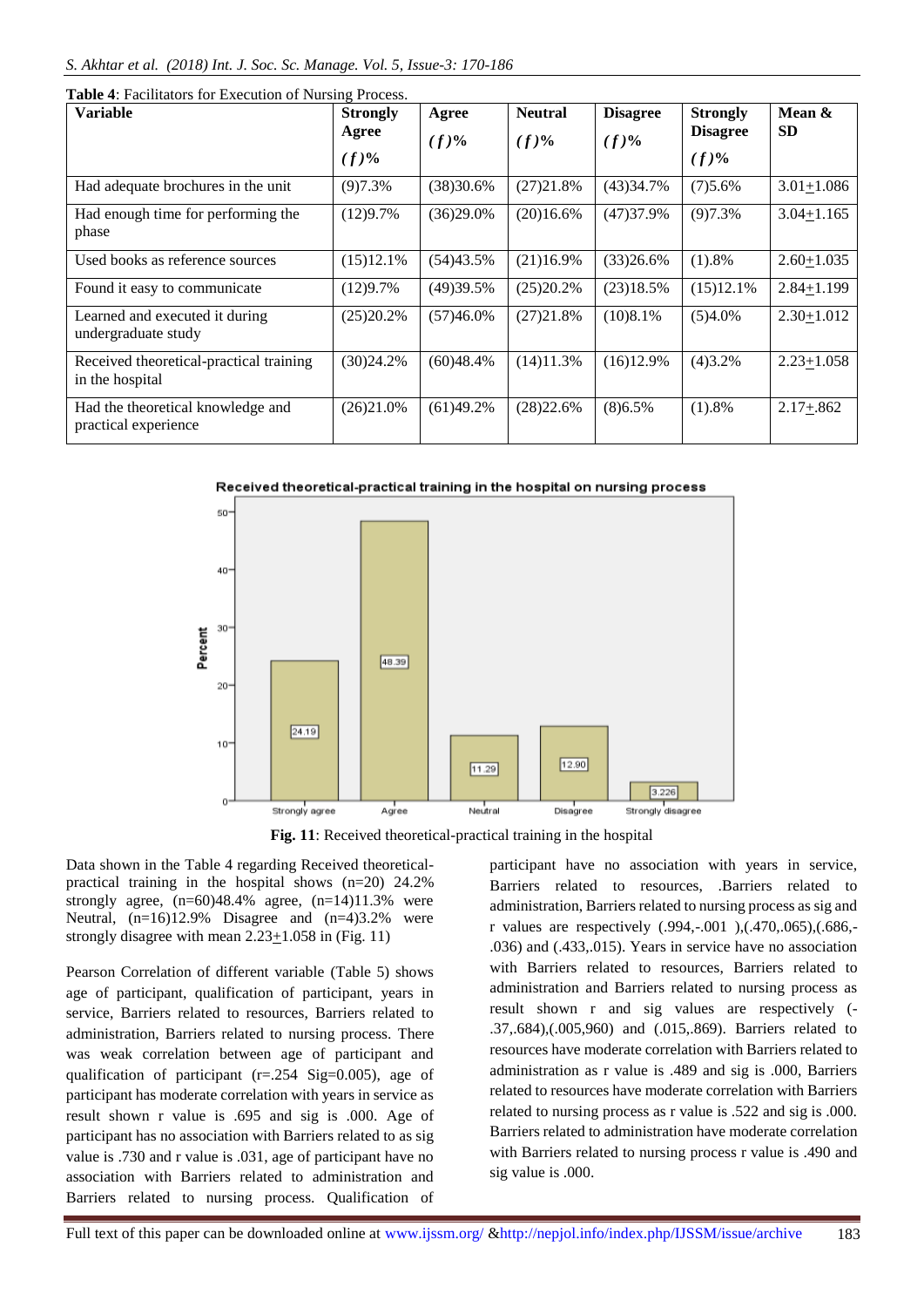#### **Table 5:** Correlation

|                                           |                                           | Age of<br>participant | Qualification<br>of participant | Years in<br>service | <b>Barriers</b><br>related to<br>resources | <b>Barriers</b> related<br>to administration | <b>Barriers</b><br>related to<br>nursing<br>process |
|-------------------------------------------|-------------------------------------------|-----------------------|---------------------------------|---------------------|--------------------------------------------|----------------------------------------------|-----------------------------------------------------|
| 1.age of participant                      | Pearson<br>Correlation<br>Sig. (2-tailed) | 1                     |                                 |                     |                                            |                                              |                                                     |
| 2.qualification of<br>participant         | Pearson<br>Correlation<br>Sig. (2-tailed) | $.252**$<br>.005      |                                 |                     |                                            |                                              |                                                     |
| 3.years in service                        | Pearson<br>Correlation<br>Sig. (2-tailed) | $.695***$<br>.000     | $-.001$<br>.994                 |                     |                                            |                                              |                                                     |
| 4. Barriers related to<br>resources       | Pearson<br>Correlation<br>Sig. (2-tailed) | .031<br>.730          | .065<br>.470                    | $-.037$<br>.684     | -1                                         |                                              |                                                     |
| 5. Barriers related to<br>administration  | Pearson<br>Correlation<br>Sig. (2-tailed) | .043<br>.632          | $-.036$<br>.687                 | .005<br>.960        | $.489**$<br>.000                           | 1                                            |                                                     |
| 6. Barriers related to<br>nursing process | Pearson<br>Correlation<br>Sig. (2-tailed) | .041<br>.649          | .071<br>.433                    | .015<br>.869        | $.522**$<br>.000                           | $.490**$<br>.000                             |                                                     |

\*\*. Correlation is significant at the 0.01 level (2-tailed).

Correlation is significant at the 0.05 level (2-tailed).

# **Discussion**

Nursing process is an important process in nursing care, in this study it has been assessed how much professional applied it. The result of current study displays that majority of participant was agreed that they have good knowledge in nursing process,  $(n=41)$  33.1% strongly agree,  $(n=53)$ 42.7% agree, with mean  $1.99 \pm 0.924$ . in another earlier study same likely result had been observed, that participant answered that they have good knowledge in Nursing Process, 55(37.2%) were strongly agree and 85(57.4%) were agree (Mahmoud & Bayoumy, 2014)**.**

The same result were in line with the previous studies of (Nabaale, 2010) who noted that however there were several classifications of nurses with regard to age, experience, rank and educational upbringings, they had a mostly very good knowledge of the nursing process. He added that all respondents view the nursing process as a vital instrument for rendering widespread and excellent nursing care to patients (Nabaale, 2010) in another study it is revealed that majority of respondents (n=95) 81% participants received training in nursing process and (43%) participants were capable to implement the nursing process (Mamseri, 2012).

The same likely results in an earlier study (Wagoro & Rakuom, 2015) (Silva *et al.*, 2011) conveyed that majority of nurses have lack of knowledge about nursing process and possess no ability to write care plan at their own. Majority (n=44) 35.5%) of the participant in this study were also agreed that they got knowledge from training College but (n=37) 29.8% of the respondents' were Disagree, but this outcome is differ in contrast with a prior study (Afolayan *et al*., 2013) outcome which were opposed to current study where 8% of the participants were disagree but 92% participants were agreed. But in current study (n=38)30.6% were agree that they got knowledge from seminars/workshops but (n=45) 36.3% participant were Disagree.

Majority of nurses indicated that they had good knowledge of the nursing process from attended college as well as from seminars and workshops, which were carried by in their workplaces(Mahmoud & Bayoumy, 2014)

This result was not going in line with studies (Joel Adeleke Afolayan *et al*, 2013) Workshops and seminars it was shown that this have not significantly improved knowledge of the nursing process among the nurses. Only 29 respondents (38.7 percent) gained knowledge of the nursing process through workshops and seminars. 46 subjects did not agree that workshops and seminars have provided the needed understanding of the nursing process as they believed the workshops are rarely organized or even lack the quality to enhance any positive change about the nursing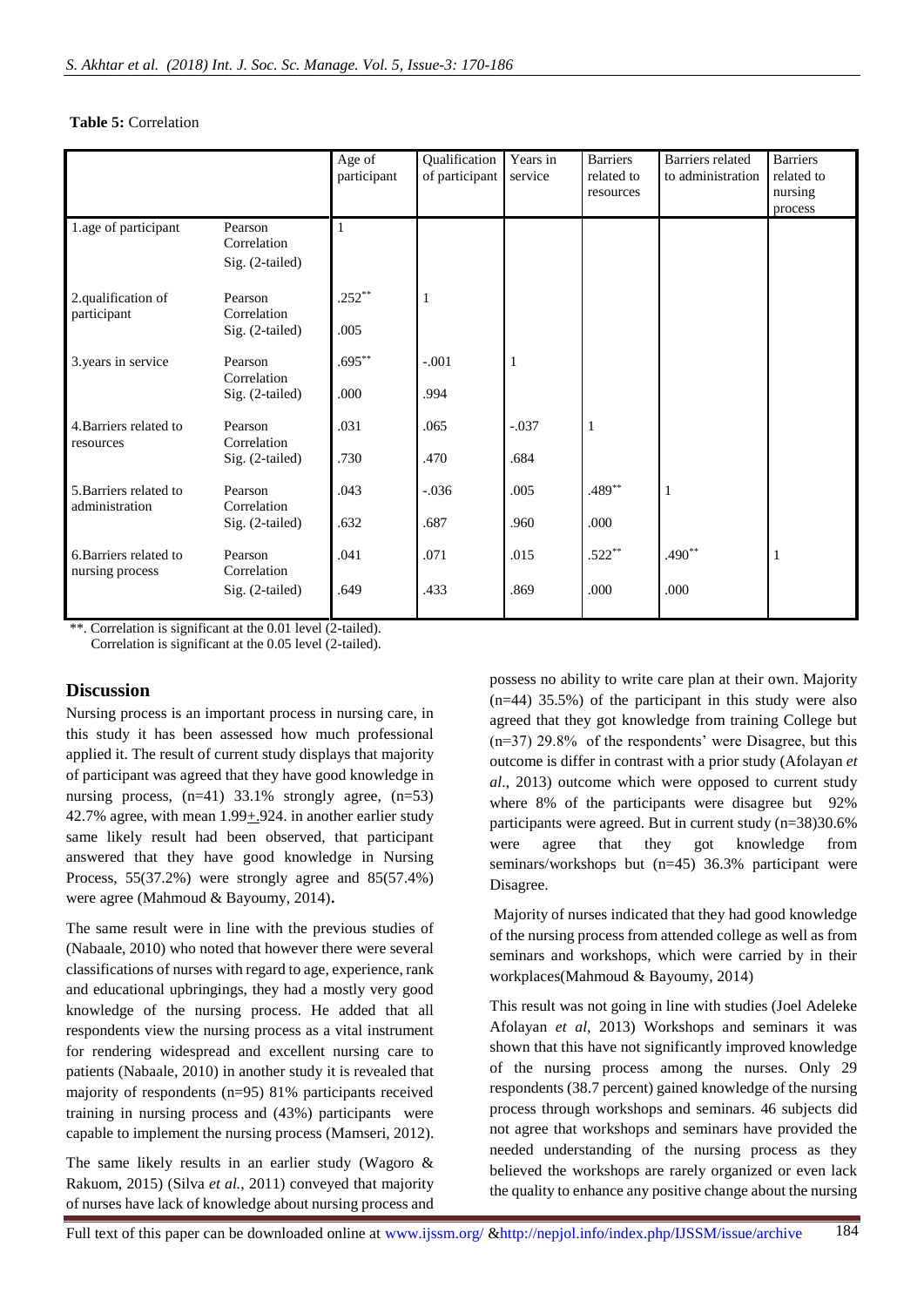process. Twenty-one (15.57%) nurses were trained during seminars and 20 (14.9%) during Ministry of Health organized.

According to our investigation shows that (n=38) 30.6% participant strongly agree, (n=58) 46.8% agree,  $(n=15)12.1\%$  were Neutral,  $(n=11)$  8.9% Disagree and (n=2)1.6% were strongly disagree that they need more information and tutorials to practice Nursing process. Afolayan *et al.* (2013) reported that 61 respondents (81.3 percent) agreed, they need more information and tutorials to apply the nursing process in patients' care. Also, 61 (81.3 percent) respondents disagreed that they should be left out of the nursing process practice; while 71 (94.7 percent) disagreed to the view that the application of the nursing process should be left for those with degree in Nursing.

A study shows that (n=45) 36.3% participant were strongly agree, and (n=57) 46.0% were Agree, (n=13)10.5% Neutral and  $(n=9)7.3\%$  were disagree with mean  $1.89 \pm .867$  that they willing to apply Nursing process in patients' care, in line with the observations by Mahmoud & Bayoumy (2014). Majority of nurses had commonly high agreements on the different advantages of using the nursing process. Among advantages which had the highest agreement were: nursing process is a mean of unifying nursing practice; it provides an opportunity for ongoing learning. It allows review and evaluation of nursing interventions; continuity of care given to the patient/client is improved and that it helps nurses to appreciate the reasons for nursing actions (96%, 95%, 95%, 95% and 93% respectively). Mahmoud *et al.* (2014) reported that 56 subjects (74.7%) insisted that nurses can sustain the tedious documentations that go with the utilization of the nursing process. However, in line with the observations by (Mahmoud & Bayoumy, 2014; Shahzadi *et al*.).

In this current study displays that there was moderate correlation between age of participant and years in service, but age of the participant have no association with Barriers related to resources, Barriers related to administration and Barriers related to nursing process. Barriers related to resources have moderate correlation with Barriers related to administration and Barriers related to nursing process. There was moderate correlation between Barriers related to administration and Barriers related to nursing process.

Correlation between age, years in service and barriers faced by nurses for implementation of nursing process exposed an extremely significant correlation between age and years of practice but neither age nor experience related to any of the supposed barriers for implementation of nursing process. Moreover, exceedingly significant correlations shown amongst the supposed barriers. Barriers related to nurses" perception and experience was greatly correlated with barriers related to nursing process ( $r = .743$ ,  $p < 0.01$ ); barriers of resources  $(r=.782, p<0.01)$ ; and barriers from

administration ( $r = .793$ ,  $p < 0.01$ ). Barriers of resources has too revealed very significant relation with barriers related to administration (r=.766, p˂0.01).(Mahmoud & Bayoumy, 2014).

# **Conclusion**

Majority of the participants were moderately knowledgeable about nursing process and they were willing to apply the nursing process in caring for patients, But they were not utilizing it in designing the care of their patients because of the barriers they faced in effort to use the nursing process. There was moderate correlation between age of participant and years in service, but age of the participant have no association with Barriers related to resources, Barriers related to administration and Barriers related to nursing process. Barriers related to resources have moderate correlation with Barriers related to administration and Barriers related to nursing process. There was moderate correlation between Barriers related to administration and Barriers related to nursing process.

# **Limitation and Recommendations**

This study was limited to a small population and limited setting where few individuals were studied. The sample cannot be a true representative for large population like province and country therefore cannot be generalized. Such studies need to be conducted on a larger scale.

Convenient sampling was applied in data collection process where as the probability sampling method can enhance the induction of different strata of the participants.

Hospital management should plan and provide the needed material and sufficient staff to promote the use of nursing process.

# **References**

- Abebe N, Abera H, Ayana M (2014) The implementation of nursing process and associated factors among nurses working in Debremarkos and Finoteselam Hospitals, Northwest Ethiopia, 2013. *J Nurs Care* **2014**: 4-7.
- Adeyemo FO, Olaogun AA. (2013) Factors affecting the use of the nursing process in health institutions in Ogbomoso Town, Oyo State. *Int J Med Pharmacol Sci* **1**: 191-198.
- Afolayan JA, Donald B, Baldwin DM, Onasoga O, Babafemi A (2013) Evaluation of the utilization of nursing process and patient outcome in psychiatric nursing: case study of psychiatric Hospital Rumuigbo, Port Harcourt. *Adv Appl Sci Res* **4**(5): 34-43.
- Agyeman-Yeboah J, Korsah KA, Okrah J. (2017) Factors that influence the clinical utilization of the nursing process at a hospital in Accra. *Ghana. BMC nursing* 16(1): 30.
- Baraki Z, Girmay F, Kidanu K, Gerensea H, Gezehgne D, Teklay H (2017) A cross sectional study on nursing process implementation and associated factors among nurses working in selected hospitals of Central and Northwest zones, Tigray Region, Ethiopia. *BMC nursing* **16**(1): 54.